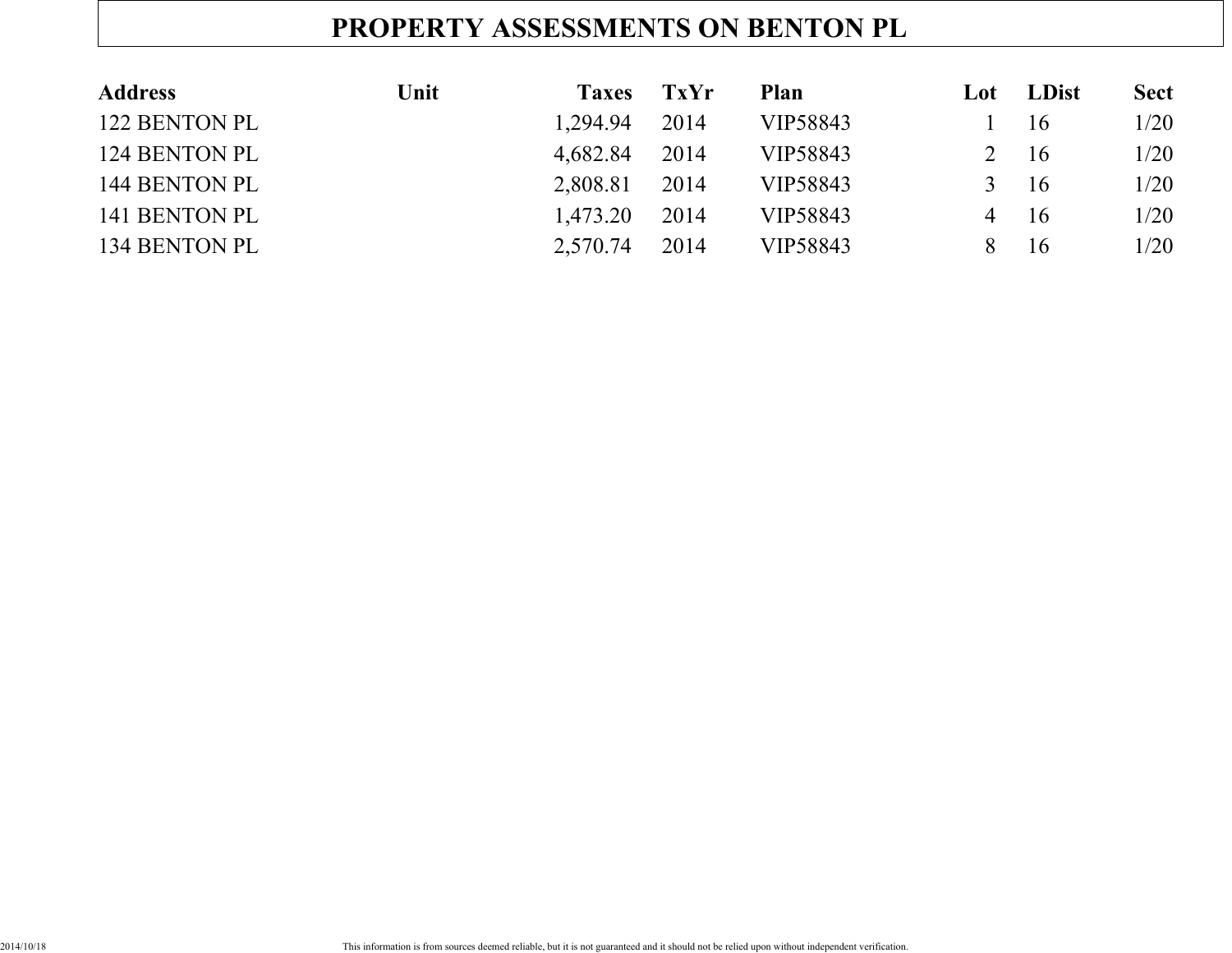### **PROPERTY ASSESSMENTS ON COLLINS RD**

| <b>Address</b>        | Unit | <b>Taxes</b> | <b>TxYr</b> | Plan     | Lot            | <b>LDist</b> | <b>Sect</b>  | Rng |
|-----------------------|------|--------------|-------------|----------|----------------|--------------|--------------|-----|
| 399 COLLINS RD        |      | 2,833.23     | 2014        | VIP23168 | $\overline{4}$ | 16           |              | 2W  |
| <b>400 COLLINS RD</b> |      | 2,924.80     | 2014        | VIP23168 | 5              | 16           | 1            | 2W  |
| 386 COLLINS RD        |      | 2,497.50     | 2014        | VIP23168 | 23             | 16           | $\mathbf 1$  | 2W  |
| 376 COLLINS RD        |      | 2,430.36     | 2014        | VIP23168 | 24             | 16           | $\mathbf{1}$ | 2W  |
| 370 COLLINS RD        |      | 3,022.47     | 2014        | VIP23168 | 25             | 16           |              | 2W  |
| <b>360 COLLINS RD</b> |      | 2,289.95     | 2014        | VIP23168 | 26             | 16           |              | 2W  |
| 326 COLLINS RD        |      | 2,705.05     | 2014        | VIP23168 | 27             | 16           |              | 2W  |
| 324 COLLINS RD        |      | 3,700.06     | 2014        | VIP23168 | 28             | 16           |              | 2W  |
| 322 COLLINS RD        |      | 1,215.60     | 2014        | VIP23168 | 29             | 16           |              | 2W  |
| 320 COLLINS RD        |      | 4,383.73     | 2014        | VIP23168 | 30             | 16           |              | 2W  |
| 319 COLLINS RD        |      | 2,698.94     | 2014        | VIP23168 | 31             | 16           |              | 2W  |
| 321 COLLINS RD        |      | 2,210.60     | 2014        | VIP23168 | 32             | 16           |              | 2W  |
| 331 COLLINS RD        |      | 2,344.90     | 2014        | VIP23168 | 33             | 16           |              | 2W  |
| <b>COLLINS RD</b>     |      | 1,486.63     | 2014        | VIP23168 | 34             | 16           |              | 2W  |
| <b>COLLINS RD</b>     |      | 1,185.07     | 2014        | VIP23168 | 35             | 16           | 1            | 2W  |
| <b>361 COLLINS RD</b> |      | 2,271.64     | 2014        | VIP23168 | 37             | 16           |              | 2W  |
| 381 COLLINS RD        |      | 2,924.80     | 2014        | VIP23168 | 38             | 16           |              | 2W  |
| 385 COLLINS RD        |      | 2,570.74     | 2014        | VIP23168 | 39             | 16           |              | 2W  |
|                       |      |              |             |          |                |              |              |     |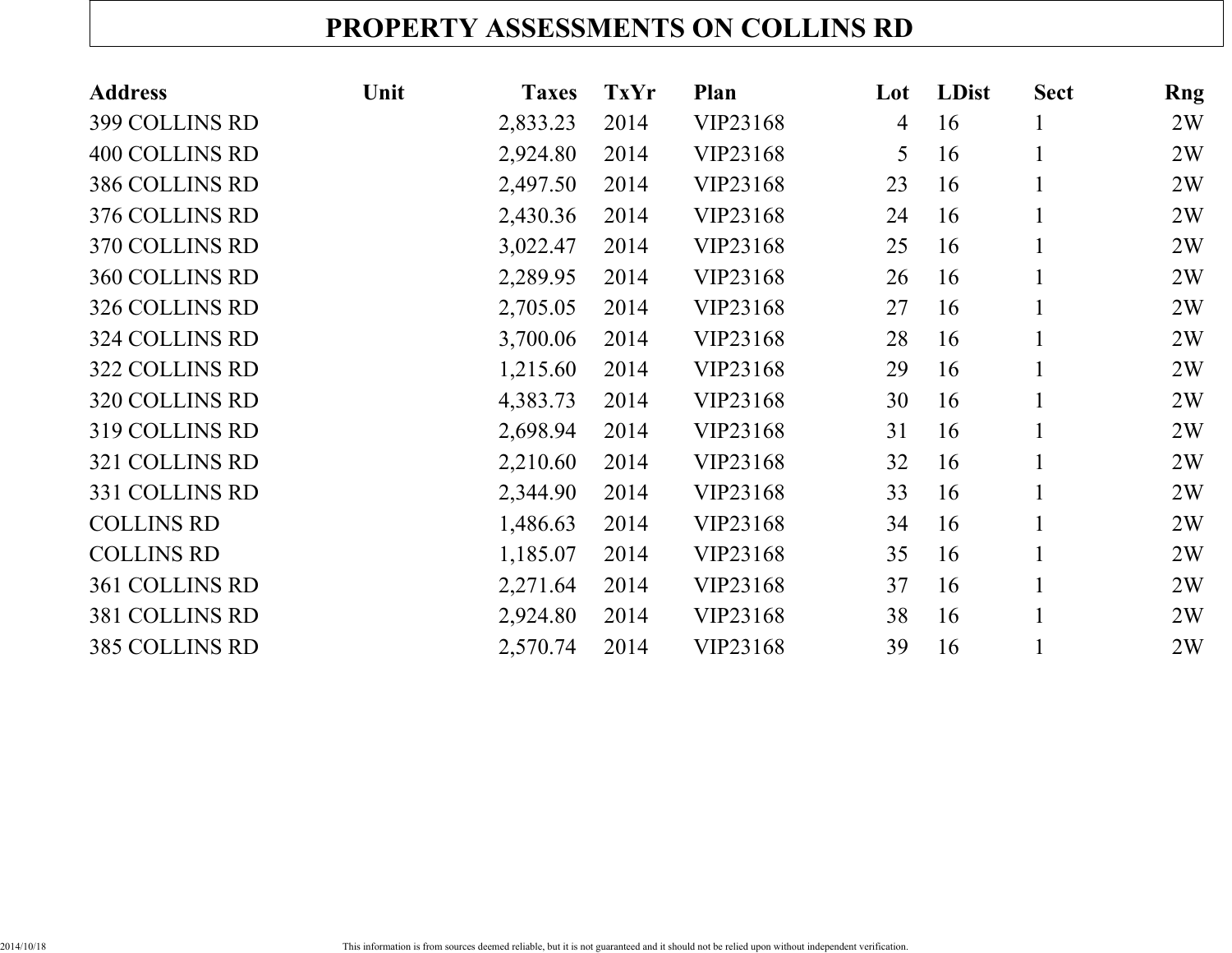# **PROPERTY ASSESSMENTS ON DESIREE DR**

| <b>Address</b> | Unit | <b>Taxes</b>  | <b>TxYr</b> | Plan     | Lot  | <b>LDist</b> | <b>Sect</b> |
|----------------|------|---------------|-------------|----------|------|--------------|-------------|
| 107 DESIREE DR |      | 2,918.70 2014 |             | VIP58843 | 5 16 |              | 1/20        |
| 110 DESIREE DR |      | 2,930.90      | 2014        | VIP58843 | 6 16 |              | 1/20        |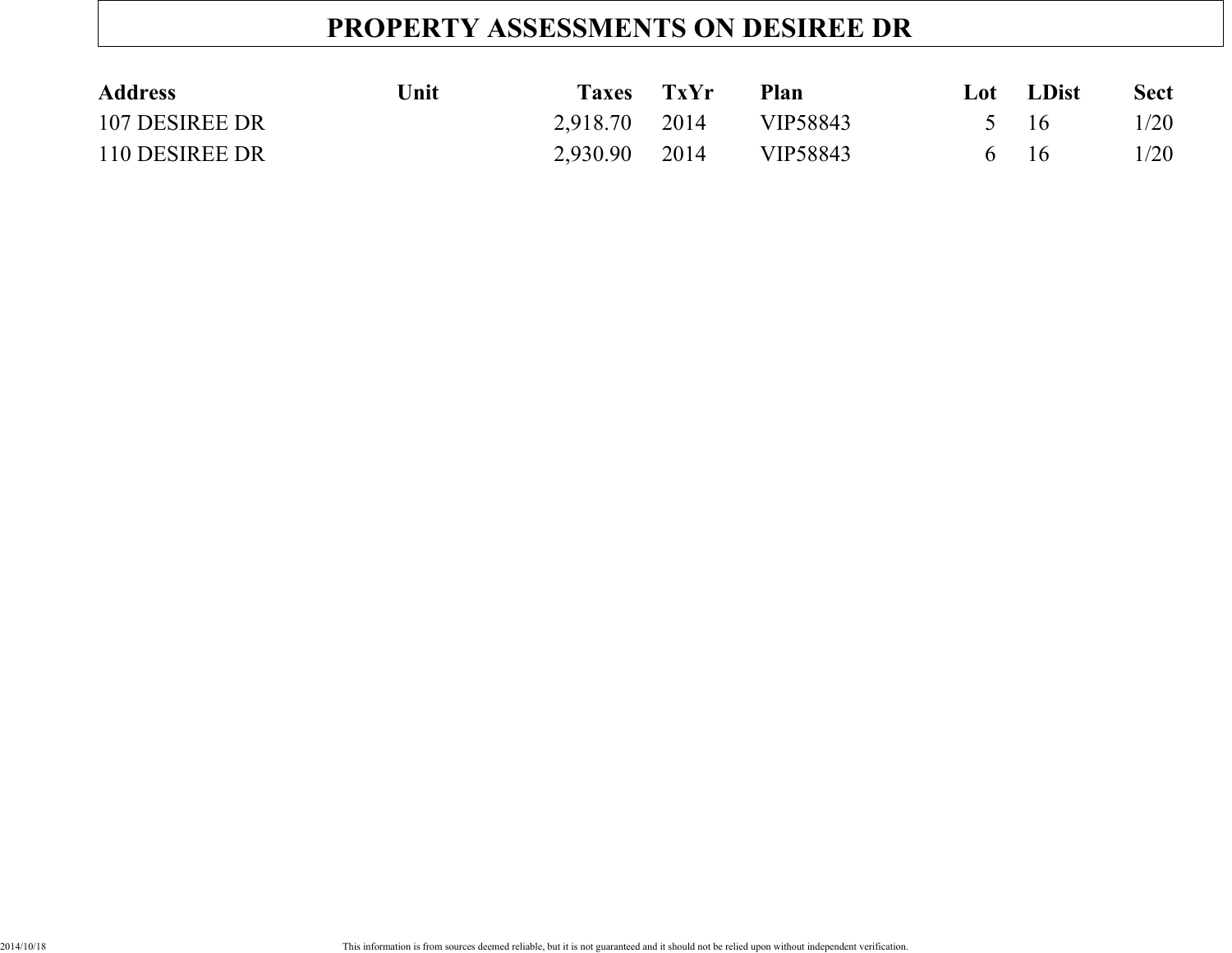# **PROPERTY ASSESSMENTS ON MT ERSKINE DR**

| <b>Address</b>           | Unit | <b>Taxes</b> | <b>TxYr</b> | <b>Plan</b> | Lot            | LDist | <b>Sect</b>    | Rng | <b>MD</b> |
|--------------------------|------|--------------|-------------|-------------|----------------|-------|----------------|-----|-----------|
| 171 MT ERSKINE DR        |      | 2,808.81     | 2014        | VIP23168    | $\mathbf 1$    | 16    | 20             | 2W  |           |
| 175 MT ERSKINE DR        |      | 2,943.12     | 2014        | VIP23168    | $\overline{2}$ | 16    | 20             | 2W  |           |
| <b>191 MT ERSKINE DR</b> |      | 2,564.64     | 2014        | VIP23168    | $\overline{3}$ | 16    | 20             | 2W  |           |
| <b>209 MT ERSKINE DR</b> |      | 2,155.66     | 2014        | VIP23168    | 6              | 16    | $\overline{7}$ | 2W  |           |
| 163 MT ERSKINE DR        |      | 1,679.52     | 2014        | VIP58843    | $\overline{7}$ | 16    | 1/20           |     |           |
| 217 MT ERSKINE DR        |      | 2,558.55     | 2014        | VIP23168    | $\tau$         | 16    | $\mathbf{1}$   | 2W  |           |
| 227 MT ERSKINE DR        |      | 3,114.02     | 2014        | VIP23168    | 8              | 16    | $\mathbf{1}$   | 2W  |           |
| MT ERSKINE DR            |      | 2,159.93     | 2014        | VIP23168    | 9              | 16    | $\mathbf{1}$   | 2W  |           |
| 275 MT ERSKINE DR        |      | 3,553.55     | 2014        | VIP25812    | $\mathbf{A}$   | 16    | $\mathbf{1}$   | 2W  |           |
| 278 MT ERSKINE DR        |      | 1,078.25     | 2014        | VIP25812    | B              | 16    | $\mathbf{1}$   | 2W  |           |
| 237 MT ERSKINE DR        |      | 2,092.79     | 2014        | VIP23168    | 10             | 16    | $\mathbf{1}$   | 2W  |           |
| 241 MT ERSKINE DR        |      | 2,906.49     | 2014        | VIP23168    | 11             | 16    | $\mathbf{1}$   | 2W  |           |
| <b>245 MT ERSKINE DR</b> |      | 4,780.50     | 2014        | VIP23168    | 12             | 16    | $\mathbf{1}$   | 2W  |           |
| <b>257 MT ERSKINE DR</b> |      | 4,804.93     | 2014        | VIP23168    | 13             | 16    | $\mathbf{1}$   | 2W  |           |
| 271 MT ERSKINE DR        |      | 3,675.63     | 2014        | VIP23168    | 14             | 16    | $\mathbf{1}$   | 2W  |           |
| 274 MT ERSKINE DR        |      | 2,259.42     | 2014        | VIP23168    | 17             | 16    | $\mathbf{1}$   | 2W  |           |
| 272 MT ERSKINE DR        |      | 2,729.46     | 2014        | VIP23168    | 18             | 16    | $\mathbf{1}$   | 2W  |           |
| <b>268 MT ERSKINE DR</b> |      | 2,326.58     | 2014        | VIP23168    | 19             | 16    | $\mathbf{1}$   | 2W  |           |
| <b>250 MT ERSKINE DR</b> |      | 953.11       | 2014        | VIP23168    | 20             | 16    | $\mathbf{1}$   | 2W  |           |
| 240 MT ERSKINE DR        |      | 2,314.37     | 2014        | VIP23168    | 21             | 16    | $\mathbf{1}$   | 2W  |           |
| 214 MT ERSKINE DR        |      | 2,216.70     | 2014        | VIP23168    | 22             | 16    | $\mathbf{1}$   | 2W  |           |
| <b>192 MT ERSKINE DR</b> |      | 2,607.36     | 2014        | VIP23168    | 40             | 16    | 1&20           | 2W  |           |
|                          |      |              |             |             |                |       |                |     |           |